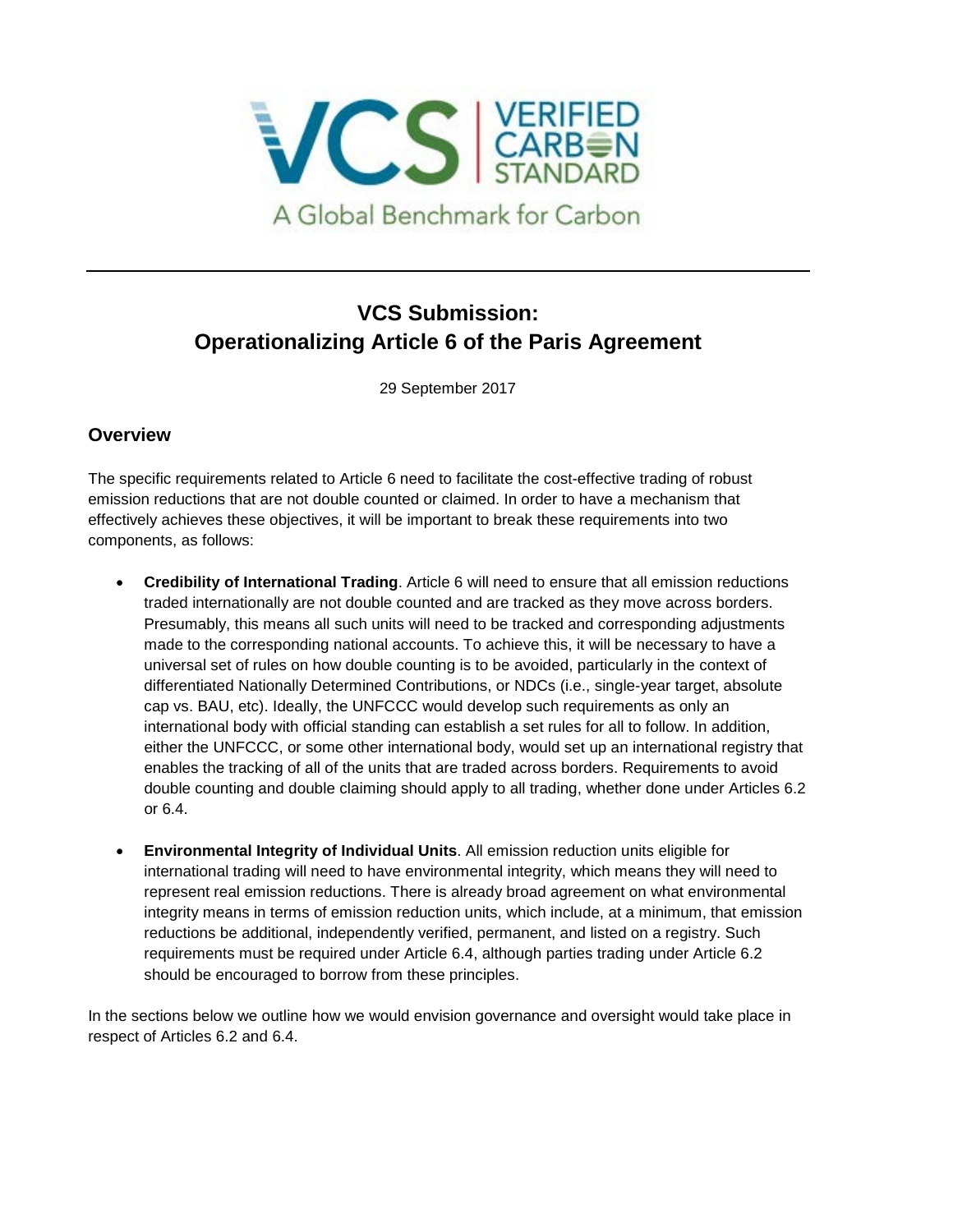## **Article 6.2 - Focus on the Credibility of International Trading**

Because trading of Internationally Transferred Mitigation Outcomes (ITMOs) under Article 6.2 will be done on a case-by-case basis based on bilateral agreements, there cannot be any requirements in respect of the units that are traded. In other words, the environmental integrity of the units traded under Article 6.2 cannot be guaranteed. Consequently, it will be up to trading partners to either ensure the environmental integrity of any transacted units, or suffer the consequences of trading units that do not represent real reductions.

Assuming rules on double counting are in place and are enforced, it will be up to each country to ensure that any ITMO trading reflects the transfer of real emission reductions. If the ITMOs being traded do not have environmental integrity (e.g., are not really additional), then the host country would have made a corresponding adjustment to its national accounts on the back of those units and would be undermining its ability to meet its NDC because its inventory will not reflect any reductions and it will therefore need to find extra reductions in its economy. Thus, while Article 6.2 cannot prescribe the specifications of ITMOs, robust rules to prevent double counting that are enforced will encourage trading partners to rely on units that have environmental integrity. Otherwise, the host country will be "left holding the bag." Robust rules and enforcement of these will thus serve as a way to encourage parties to trade units that have environmental integrity. To achieve this, we would encourage reliance on existing GHG crediting programs in order to leverage the considerable expertise residing in various organizations around the world that manage such programs. This would also prevent parties from reinventing the wheel.

The main governance body in respect of Article 6.2 therefore needs to be in respect of enforcing rules to ensure the integrity of international trading, which in large part depend on preventing double counting. This is no small task, and will require the active participation of an international body with official standing and which can oversee the implementation of the requirements on double counting. Ideally, it is the UNFCCC that both develops such requirements and enforces them.

To conclude, as long as there are clear consequences to trading bogus ITMO, countries should be left to trade whatever they want, from whichever sectors they want. In order to avoid putting host countries at a disadvantage by trading units that do not represent real emission reductions, we would recommend parties adhere to the principles that have already been tried and tested to ensure the environmental integrity of the units, including reliance on the expertise and infrastructure already present both in compliance and voluntary carbon markets worldwide.

### **Article 6.4 - Focus on Environmental Integrity of Individual Units**

Like Article 6.2, Article 6.4 will require will require robust rules to maintain the integrity of international trading (i.e., prevent double counting/claiming). In our view, the requirements described above in respect of preventing double counting/claiming under Article 6.2 ought to be the exact same ones that are used to oversee trading under Article 6.4. Otherwise, there will be a patchwork of requirements that would undermine trading of emission reductions.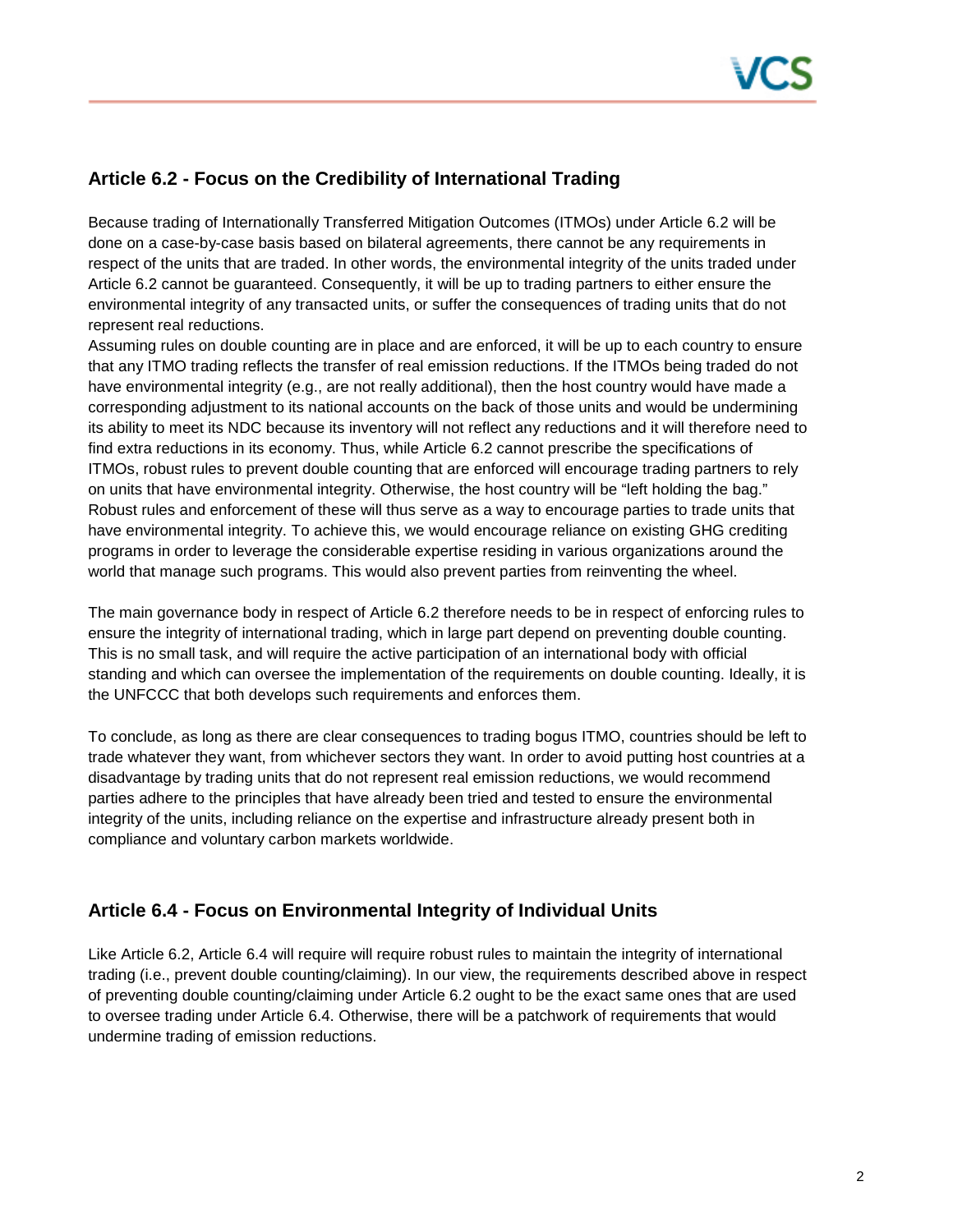

#### **Additional Requirements (beyond those for Article 6.2)**

Because the focus of Article 6.4 is to create units with environmental integrity, it will require additional governance elements beyond what Article 6.2 will require. Specifically, Article 6.4 will require detailed specifications in respect of the units that are created for trading. This means that provisions of Article 6.4 will need to specify the criteria that all units need to meet, as well as outline how the criteria can be met. For example, if the requirements under Article 6.4 specify that all emission reductions be additional and permanent, it will need to also specify how those requirements can or should be met (e.g., developing positive list approaches for projects that are *a priori* additional, reliance on a buffer account to ensure permanence).

Today there is a lot of experience, both in the regulated/compliance and the voluntary carbon markets, in respect of how to ensure the environmental integrity of traded units. For instance, while the Clean Development Mechanism (CDM) demonstrated many of the structures carbon markets now rely on (e.g., proper accreditation of third-party auditors), the Climate Action Reserve (CAR) drove innovation in respect of relying on positive list approaches to determine additionality. For its part, the VCS Program addressed key challenges facing land-based projects, including addressing leaking and nonpermanence risk, which has resulted in numerous projects around the world reducing emissions through the protection of forests. As a result, there are now several different GHG crediting programs that issue units with environmental integrity and which are driving investment towards mitigation projects around the world in a variety of sectors.

#### **'Open Architecture' Approach**

While the default assumption has been that the UNFCCC would establish a new GHG crediting program along the lines of the CDM, Article 6.4 will be more successful if it leverages the broad expertise that is currently residing in many organizations that manage GHG crediting programs. In addition to the CDM, this includes the American Carbon Registry (ACR), the Climate Action Reserve (CAR), the Gold Standard and the VCS Program, all of which are managed by non-profit organizations and are thus insulated from commercial interests. All of these GHG crediting programs ensure environmental integrity by requiring that projects have, at a minimum, strong requirements around key elements of emission reductions/removals (e.g., additionality, independent auditing, permanence, transparent registry) and that they have the programmatic capacity to operationalize those requirements. The diagram below illustrates the types of requirements and programmatic elements that could be required of participating GHG crediting programs as part of the 'open architecture' approach.

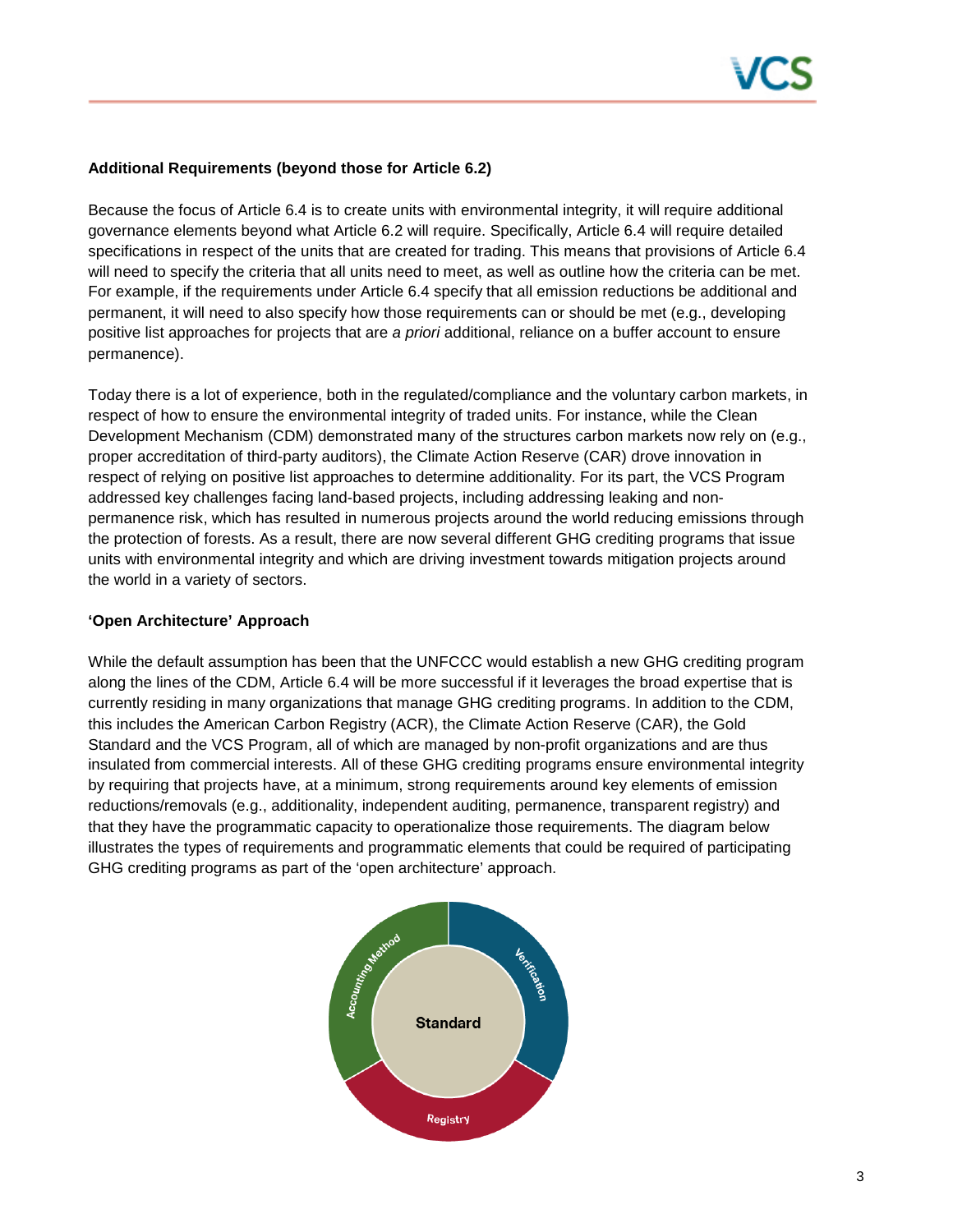

This means that the focus of Article 6.4 ought not to be the design and management a singular GHG crediting program, but rather the establishment of high-level criteria that all GHG crediting programs will have to meet in order to issue units that can be traded under Article 6.4. As such, the governance of Article 6.4 will need to ensure oversight of the creation of units eligible for trading, meaning that a body (ideally the UNFCCC) would oversee both the process through which individual GHG crediting programs apply and are accepted to become part of the Article 6.4 architecture, as well as the performance of the organizations against the criteria (e.g., through regular audits).

The above approach, also referred to as an 'open architecture' approach, is precisely what is being proposed under the Carbon Offsetting and Reduction Scheme for International Aviation (CORSIA), where a base set of requirements is established and then various GHG crediting programs are allowed to operate within that context, with appropriate oversight by an oversight body. The AILAC [submission](http://www4.unfccc.int/Submissions/Lists/OSPSubmissionUpload/233_317_131354732362064812-170331%20AILAC%20Submission%20Article%206%202017.pdf) on proposed architecture for Articles 6.2 and 6.4 on this topic also mirrors this open source approach. Indeed, this is very similar to what was proposed as the Framework for Various Approaches (FVA) which was discussed in the past under the climate negotiations years ago.

There are many benefits to the 'open architecture' approach. For example, it will:

- 1) **Drive Innovation**. Competition among the crediting programs will drive innovation. As mentioned above, it was the Climate Action Reserve that pioneered the use of positive list approaches for the determination of additionality, and it was the VCS Program's innovations addressing leakage and permanence that enabled carbon finance to flow to land-based projects.
- 2) **Reduce Transaction Costs**. Having multiple programs operating in the ecosystem will encourage competition and ensure accountability, thereby keeping transaction costs low, another key ingredient in fostering investment in climate change projects.
- 3) **Achieve Scale**. One of the key lessons from the CDM/JI was that a single body is not likely to be able to deliver the architecture and platforms needed to incentivize investment across a wide range of sectors and at the scale that is needed to effectively address climate change.
- 4) **Ensure Geographic Diversity**. Having a wide set of options in terms of crediting GHG emission reductions will allow for carbon finance to flow to countries that have traditionally not benefited from this source of financing, thereby ensuring geographic diversity. For instance, CDM investment largely bypassed Africa, and yet the voluntary market has provided important options for African countries (as well as other LDCs) through projects that provide efficient cookstoves, and both restore and protect forests.

The biggest risk to the 'open architecture' approach is that one or more of the participating GHG crediting programs may generate units that lack environmental integrity. To address this, a robust set of criteria needs to be established and rigorous application and oversight processes need to be in place. The State of California was the first to experiment with such a system when it opened up the application process for third-party GHG crediting programs to provide registry services for the offset component of the state's cap-and-trade system. ICAO is currently sorting out how such a process will work in respect of the CORSIA. The UNFCCC would do well to learn from these efforts and build upon them to ensure that participating GHG crediting programs are complying with the requirements.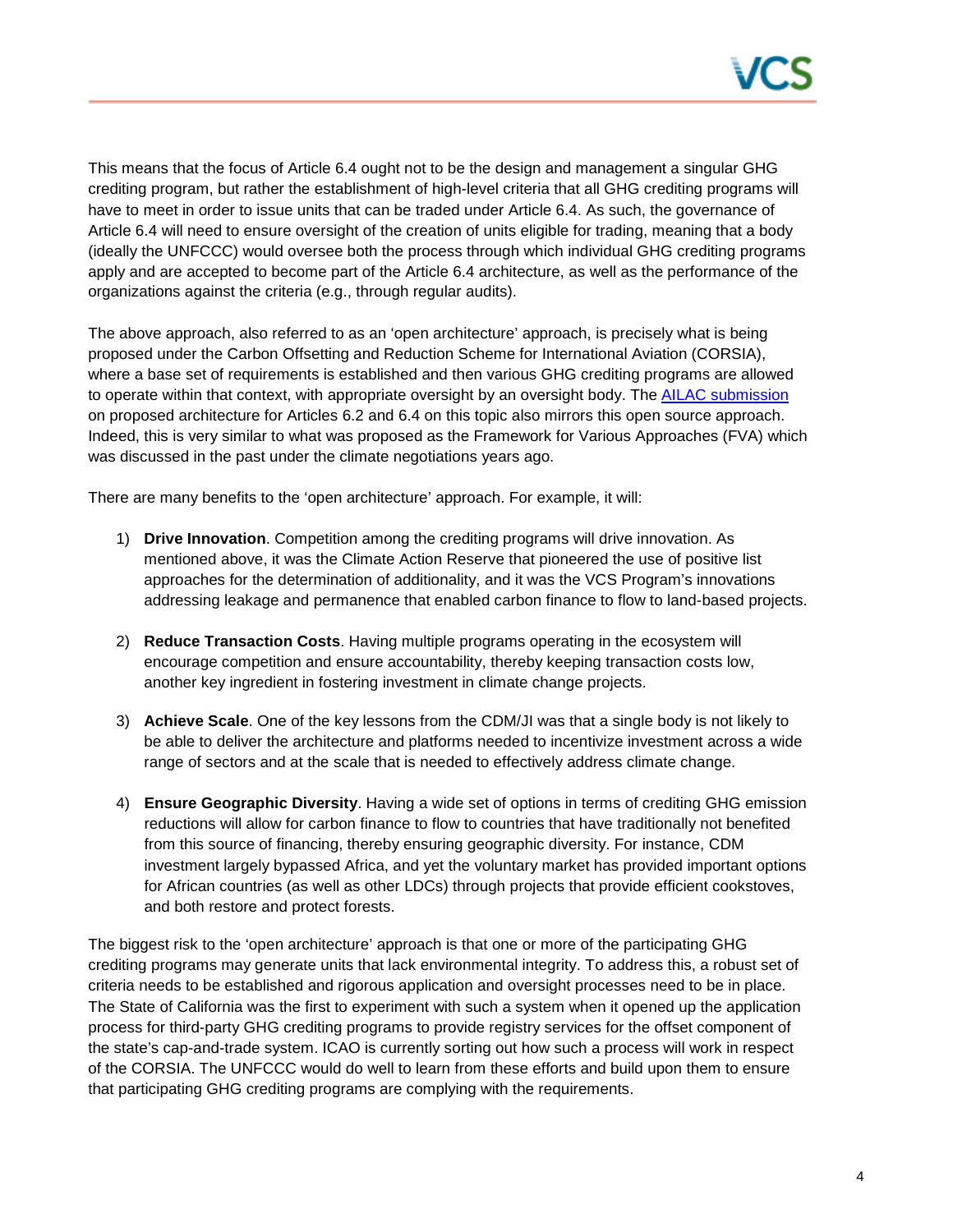

#### **Governance**

In our view, it will be important to separate the establishment of the criteria for Article 6.4 units and the oversight of the entire system, on the one hand, from the day-to-day management of GHG crediting programs on the other. Such a division of labor would enable the body governing the entire system to focus on big-picture items (e.g., uptake of standardized methodologies, preventing double counting) while at the same time enabling the various GHG crediting programs participating in the mechanism to issue units for trading under Article 6.4 and evolve to meet the needs of the market. Importantly, such a set up would mean the oversight body would have no conflicts of interest in respect of setting the highlevel rules and running the day-to-day operations of a crediting program (as it did in the CDM), which would result in greater independence in respect of ensuring overall environmental integrity.

The oversight requirements for the entire system will be large and will require dedicated attention. For example, one can imagine that there will need to be oversight of the system and sanctions imposed when, for example, a participating GHG crediting program is not meeting the requirements. Certainly the same will apply to enforcing the rules on double counting. In addition, it will be incumbent upon this oversight body to consider excluding certain project types because they are no longer deemed to be additional. In summary, to effectively maintain the environmental integrity of the units traded under Article 6.4 it will be necessary for a single regulatory body to be completely independent of market stakeholders and thus have the ability to sanction those who fail to meet the requirements set out under Article 6.4, whether these be in respect of double counting/claiming or the integrity of the units created by participating GHG crediting programs.

#### **Activities**

There are two main elements to be resolved in respect of the activities that ought to be allowed under Article 6.4 – project types and the scale of intervention.

#### Project Types

We strongly believe that projects under Article 6.4 should be the same kinds of activities that have been developed under existing compliance and voluntary carbon markets, with perhaps some additional restrictions to ensure projects are truly additional and to encourage regulation and government action. For instance, as mentioned above, the body overseeing GHG crediting programs operating under Article 6.4 could eliminate certain project types based on its determination that they no longer are additional. This would complement action under the NDCs, where governments have in many cases specified which sectors they will be focusing on. Clearly that means projects in those sectors should not be eligible for crediting, unless emission reductions are accounted for properly in the national GHG inventory. So, the point is that Article 6.4 should allow most project types but make sure that they complement efforts under the NDCs and do not dis-incentivize government action.

It is likely that Article 6.4 activities will concentrate on the Agriculture, Forest and Other Land Use (AFOLU) sector. This is due to the fact that governments, under their NDCs, will seek to regulate their energy and transport sectors first. In addition, interventions in the AFOLU sector tend to be more complicated. As such, it will be critical for the success of Article 6.4 to embrace reductions in the AFOLU sector, especially REDD+ given its potential for reducing global emissions and drawing down atmospheric carbon.